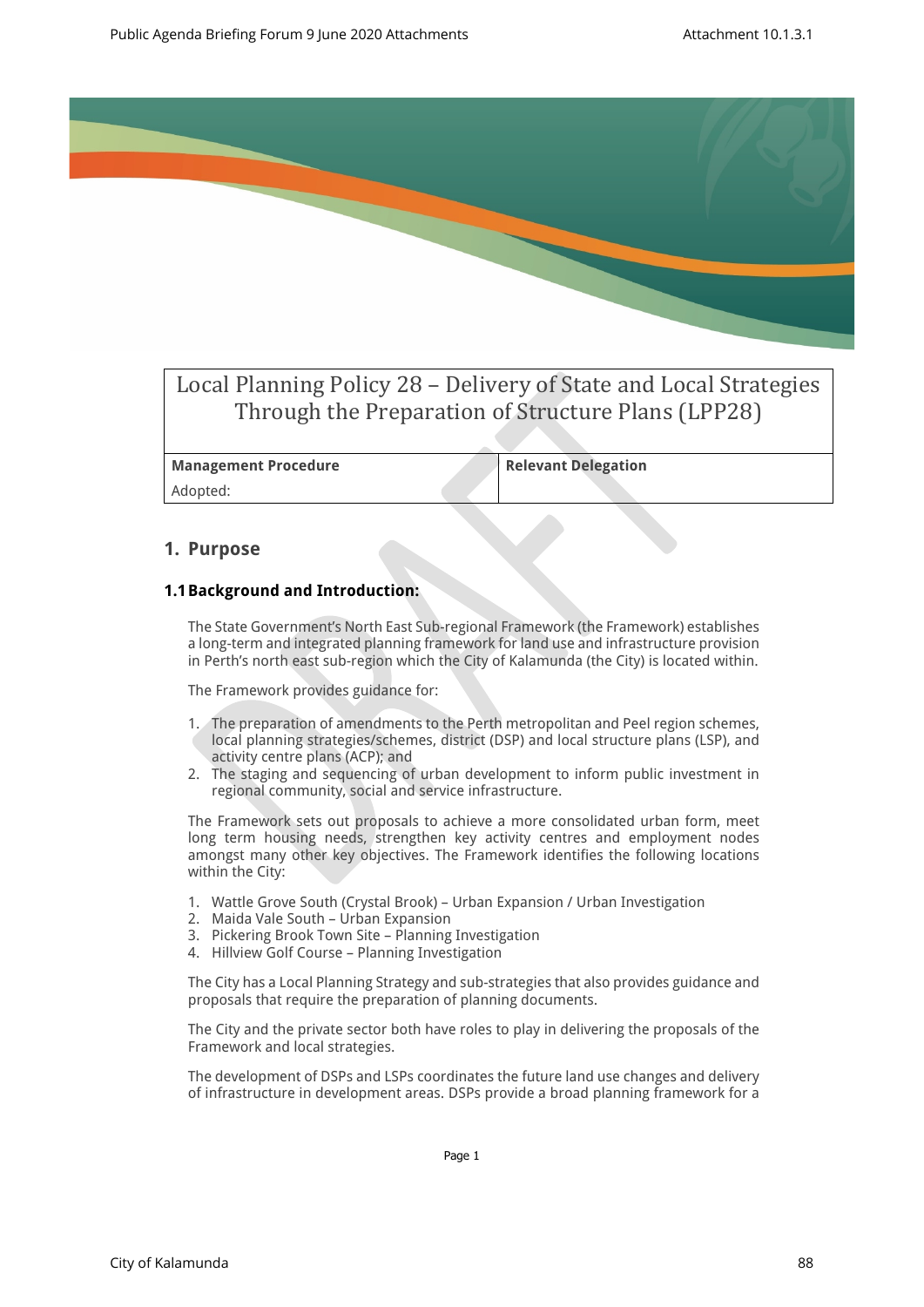

development area, identifying key infrastructure items, broad land use groupings and establishes the key development principles and objectives of the area. LSPs may be guided by DSPs and are more detailed plans that define the specific land use identifications of the area, public open space network and infrastructure requirements as well as other matters. LSPs are usually prepared by the private sector and are a pre-cursor to the physical subdivision and development process. LSPs are generally prepared closer to implementation to ensure currency and a direct link between planning and delivery.

Land development is not a core function of the City and LSPs require an understanding of the implementation of the area through to land development to assist with detailed infrastructure delivery including:

- 1. Sewer;
- 2. Reticulated Water
- 3. Electricity
- 4. Gas
- 5. Roads
- 6. Public Open Space
- 7. Community Facilities
- 8. Schools

The City has prepared a number of structure plans including the Forrestfield / High Wycombe Industrial Area Stage 1 LSP, Forrestfield North DSP, Forrestfield North Residential Precinct LSP and Forrestfield North Transit Oriented LSP. These Structure Plans were / are being prepared without the guidance of a policy as to the City's responsibilities for planning of these areas. They have also been influenced by other external factors such as key State Government projects (Gateway WA and the Forrestfield Airport Link) which has prompted the City to prepare both DSPs and LSPs.

#### **1.2Application of the Policy:**

The Policy will guide Council, the City's officers and external stakeholders identifying the City's responsibilities for the preparation of structure plans in order to achieve the implementation of the Framework.

#### **1.3Statutory Requirements:**

This Policy has been prepared under and in accordance with Schedule 2 of the Planning and Development (Local Planning Scheme) Regulations 2015 (the Regulations).

#### **a) Relationship to Local Planning Scheme No.3:**

This Policy is a local planning policy prepared and adopted pursuant to Part 2 of the Scheme.

If there is a conflict between this Policy and the Scheme, then the Scheme shall prevail.

#### **1.4Policy Objectives:**

The primary objectives of this Policy are to:

1. Guide the City's implementation of the State Government's North East Sub-regional Framework and the City's Planning Strategies.

Page 2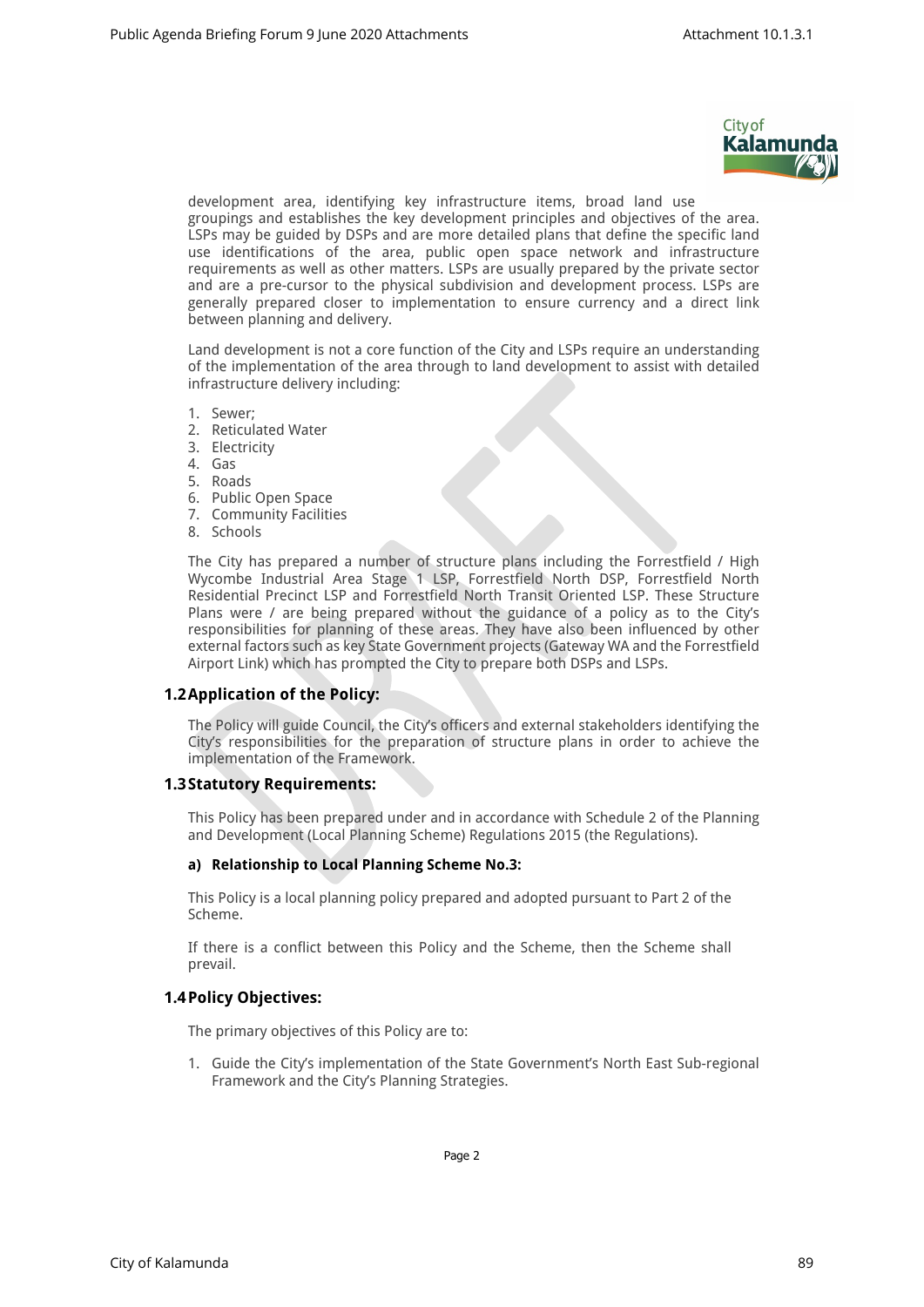

- 2. Determine the City's responsibilities for the preparation of District Structure Plans, Local Structure Plans, Activity Centre Plans and Precinct Plans.
- 3. Provide the community, stakeholders and businesses with a clear understanding of the City's responsibilities for the future planning of the City's diverse suburbs, districts, activity centres and neighbourhoods.

# **2. Policy Statement:**

### **2.1 District Structure Plans**

The City may be responsible for the preparation of DSPs subject to:

- 1. The location of the DSP area being identified within a City Strategy or the Framework.
- 2. Preliminary community engagement indicating that there is general consensus on the vision for the area and need for the City to progress a DSP.
- 3. A Council decision is made to support the preparation of the DSP.
- 4. There is sufficient budget made available for the preparation of the DSP.
- 5. The cost of the preparation of the DSP and associated technical studies may be recouped through a future development contribution plan or other acceptable recuperation method.

Information required and tasks to be completed at the DSP stage is provided in Appendix 1 – Schedule of Planning Requirements.

#### **2.2 Local Structure Plans**

The City will, generally, not be responsible for the preparation of LSPs. The City's role in the preparation of LSPs is to be as a regulator rather than the proponent. That is to assess LSPs submitted to the City by applicants.

LSPs are, generally, to be prepared by the private sector and are a pre-cursor to development. The City will only prepare LSPs in exceptional circumstances that are endorsed by Council or where the City owns freehold land within an identifed Structure Plan area.

Where there has been a DSP prepared, the LSP is to be consistent with the broad land uses, development principles, objectives and requirements set out by the DSP. The City, during the assessment process, is to be responsible for ensuring that LSPs prepared are consistent with the broad land uses, development principles, objectives and requirements set out by a DSP. Where a DSP has not been prepared, the City is to ensure any LSP is consistent with any strategic planning the City has undertaken and measures are put in place to achieve the following:

- 1. Environmental values are appropriately protected;
- 2. Public Open Space requirements are met (where relevant);
- 3. Community facilities are identified where appropriate to cater for the community's needs (where relevant);
- 4. Commercial land is identified where appropriate to cater for the community's needs (where relevant); and
- 5. The Movement Network can cater for any additional traffic and does not adversely affect the broader movement network.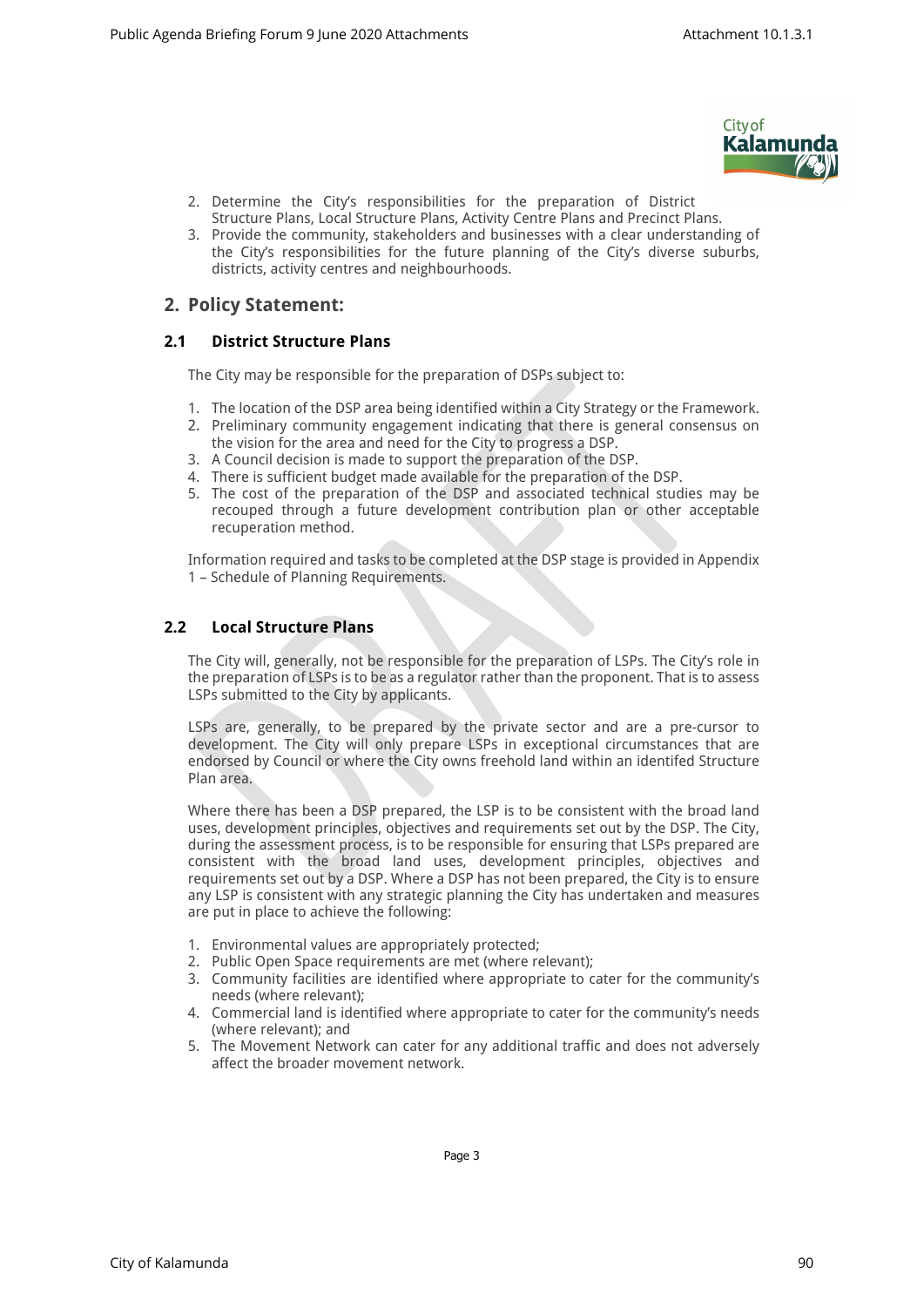

Information required and tasks to be completed at the LSP stage are provided in Appendix 1 – Schedule of Planning Requirements.

#### **2.3 Activity Centre Plans / Precinct Plans**

The City may prepare ACPs / Precinct Plans if the following criteria is met:

- 1. The location of the ACP / Precinct Plan is either identified within a City Strategy, is a District Activity Centre under State Planning Policy or is appropriately identified within the Framework.
- 2. A Council decision is made to support the preparation of the ACP / Precinct Plan.
- 3. The City owns freehold land within an ACP / Precinct Plan area.
- 4. There is sufficient budget made available for the preparation of the ACP / Precinct Plan.

Information required and tasks to be compleyed at the ACP or Precinct Plan stage is provided in Appendix 1 – Schedule of Planning Requirements.

# **3. Matters to be considered**

#### **1.1 This policy to be given due consideration**

The following matters will be given consideration in the application of this policy:

- 1. The North East Sub-regional Framework
- 2. The WAPC's Structure Plan Framework
- 3. Planning and Development (Local Planning Schemes) Regulations 2015 Schedule 2 – Deemed Provisions for local planning schemes, Part 4 – Structure Plans
- 4. Any draft or adopted strategic or statutory plans of the City.

## **4. Definitions**

**Activity Centre Plan (ACP)** – An ACP guides the types of land uses and the overall development (including built form) that is intended to occur within the activity centre. It can detail land use and infrastructure requirements as well as environmental assets, residential density, built form, infrastructure and access arrangements.

**District Structure Plan (DSP)** – DSPs provide a strategic framework for the planning, assessment, coordination and implementation of future subdivision and zoning of an area of land within a broad district sized area which features a broad level of detail and establishes the key development principles of that area.

**Local Structure Plan (LSP)** – A plan for the coordination of future subdivision and zoning of an area of land within a more defined area than a district structure plan and deals with residential density, subdivision, and the coordination of infrastructure on a neighbourhood or smaller scale.

**Precinct Plan** - A plan to guide the design, assessment and control of subdivision, land use and development in a precinct.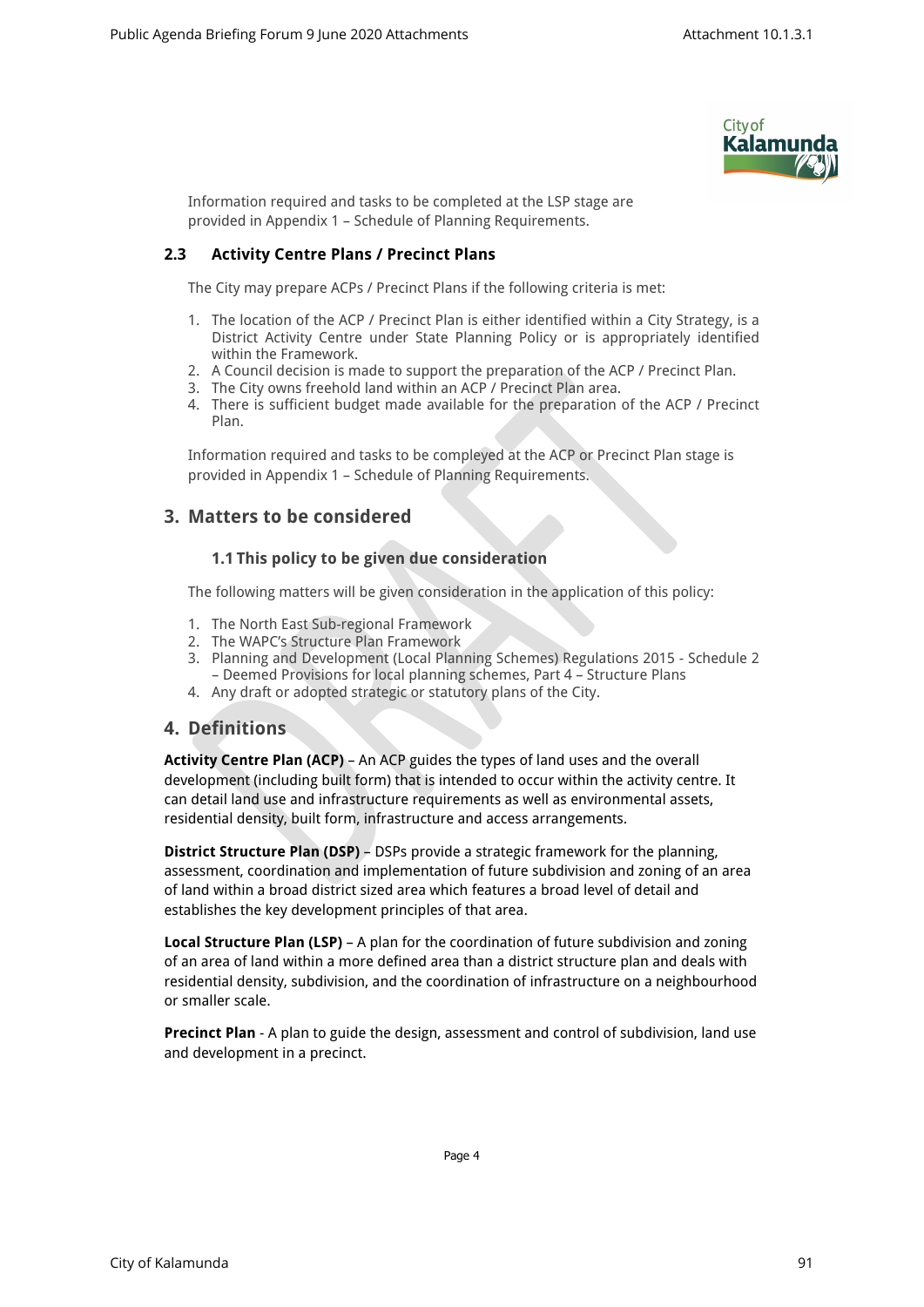

| <b>Related Local Law</b>          |                                                                                                                                      |  |  |  |  |  |
|-----------------------------------|--------------------------------------------------------------------------------------------------------------------------------------|--|--|--|--|--|
| <b>Related Policies</b>           |                                                                                                                                      |  |  |  |  |  |
| <b>Related Budget</b><br>Schedule |                                                                                                                                      |  |  |  |  |  |
| Legislation                       | Local Government Act 1995<br>Planning and Development Act 2005<br>Planning and Development (Local Planning Schemes) Regulations 2015 |  |  |  |  |  |
| Conditions                        |                                                                                                                                      |  |  |  |  |  |
| Authority                         |                                                                                                                                      |  |  |  |  |  |
| Adopted                           | <b>Next Review Date</b>                                                                                                              |  |  |  |  |  |

Page 5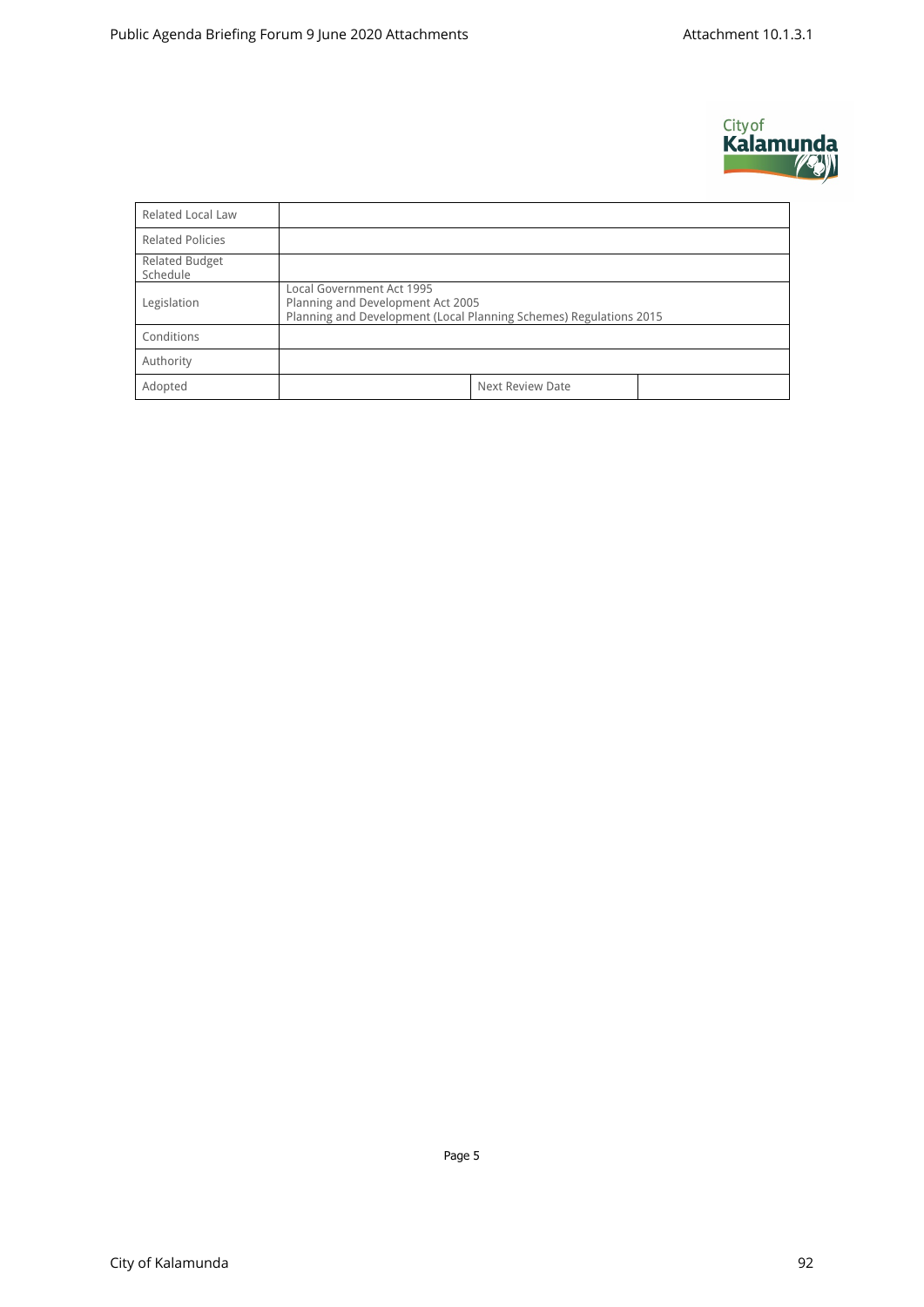# **Appendix 1 – Schedule of Planning Requirements**

| <b>Information Required / Tasks To Be</b>           | <b>MRS Amendment</b>                                      | District Structure Plan (1) | <b>Local Planning Scheme</b> | Local Structure Plan (2) / | <b>Local Development Plans</b> | Subdivision / |  |  |  |
|-----------------------------------------------------|-----------------------------------------------------------|-----------------------------|------------------------------|----------------------------|--------------------------------|---------------|--|--|--|
| Completed                                           | (1)                                                       |                             | Amendment (2)                | Activity Centre Plan (3)   | / Precinct Plans / Activity    | Development   |  |  |  |
|                                                     | Centre Plan (3)<br><b>Structure Planning</b>              |                             |                              |                            |                                |               |  |  |  |
| District Structure Plan (DSP)                       | $\star$                                                   |                             |                              |                            |                                |               |  |  |  |
| Local Structure Plan (LSP)                          |                                                           |                             | $\ast$                       |                            |                                |               |  |  |  |
|                                                     |                                                           |                             |                              |                            |                                |               |  |  |  |
|                                                     |                                                           |                             |                              |                            |                                |               |  |  |  |
| Land and Infrastructure Needs                       | <b>Infrastructure Contributions</b><br>$\star$<br>$\star$ |                             |                              |                            |                                |               |  |  |  |
| Assessment                                          |                                                           |                             |                              |                            |                                |               |  |  |  |
| Development Contribution Plan (DCP)                 |                                                           | $\star$                     | $\star$                      | $\star$                    |                                |               |  |  |  |
|                                                     |                                                           |                             |                              |                            |                                |               |  |  |  |
| <b>Infrastructure and Servicing Strategy</b>        | <b>Engineering and Servicing</b><br>$\star$<br>$\star$    |                             |                              |                            |                                |               |  |  |  |
| <b>Transport Impact Assessment (TIA)</b>            | $\star$                                                   | $\star$                     | $\star$                      | $\star$                    | $\star$                        | $\star$       |  |  |  |
| (4)                                                 |                                                           |                             |                              |                            |                                |               |  |  |  |
| <b>Geotechnical Investigations</b>                  | $\star$                                                   | $\star$                     |                              | $\star$                    |                                | $\star$       |  |  |  |
| <b>Parking Plan</b>                                 |                                                           |                             |                              |                            | $\star$                        | $\star$       |  |  |  |
| Loading, Servicing and Delivery<br>Management Plan  |                                                           |                             |                              |                            |                                | $\star$       |  |  |  |
|                                                     |                                                           |                             |                              |                            |                                |               |  |  |  |
|                                                     |                                                           |                             |                              | <b>Water Management</b>    |                                |               |  |  |  |
| <b>District Water Management Strategy</b><br>(DWMS) | $\star$                                                   | $\star$                     |                              |                            |                                |               |  |  |  |
| <b>Local Water Management Strategy</b><br>(LWMS)    |                                                           |                             | $\overline{\ast}$            | $\star$                    |                                |               |  |  |  |
| <b>Groundwater Monitoring</b>                       | $\star$                                                   | $\star$                     |                              |                            |                                |               |  |  |  |
| <b>Surface Water Monitoring</b>                     | $\star$                                                   | $\star$                     |                              |                            |                                |               |  |  |  |
| Stormwater Management Plan                          |                                                           |                             |                              |                            | $\star$                        | $\star$       |  |  |  |
| Urban Water Management Plan                         |                                                           |                             |                              |                            | $\overline{\ast}$              | $\star$       |  |  |  |
|                                                     |                                                           |                             |                              |                            |                                |               |  |  |  |
|                                                     |                                                           |                             |                              | Environment                |                                |               |  |  |  |
| <b>Environmental Assessment Report</b>              | $\star$                                                   | $\star$                     |                              |                            |                                |               |  |  |  |
| Flora and Vegetation Survey                         | $\star$                                                   | $\star$                     |                              |                            |                                | $\star$       |  |  |  |
| Fauna Survey                                        | $\star$                                                   | $\star$                     |                              |                            |                                | $\star$       |  |  |  |
| Acid Sulphate Soils Investigations (5)              |                                                           |                             |                              | $\star$                    |                                |               |  |  |  |
| Landscaping Strategy                                |                                                           |                             |                              | $\star$                    |                                |               |  |  |  |
| <b>Landscaping Plan</b>                             |                                                           |                             |                              |                            | $\star$                        | $\star$       |  |  |  |
| Public Open Space Plan (6)                          |                                                           |                             |                              |                            | $\overline{\ast}$              | $\star$       |  |  |  |
| Environmental Management Plan /                     |                                                           |                             | $\star$                      | $\star$                    |                                |               |  |  |  |
| Strategy                                            |                                                           |                             |                              |                            |                                |               |  |  |  |
| Noise Assessment (5)                                |                                                           |                             |                              | $\star$                    |                                |               |  |  |  |
| Contaminated Site Investigation (5)                 |                                                           |                             |                              | $\star$                    |                                |               |  |  |  |
|                                                     | <b>Bushfire</b>                                           |                             |                              |                            |                                |               |  |  |  |
| Bushfire Management Plan (BMP) (7)                  | $\star$                                                   | $\star$                     | $\star$                      | $\overline{\ast}$          | $\star$                        | $\star$       |  |  |  |
| <b>Bushfire Management Statement</b><br>$(BMS)$ (7) |                                                           |                             |                              |                            | $\star$                        | $\star$       |  |  |  |
| <b>Bushfire Attack Level Assessment</b>             |                                                           |                             |                              |                            |                                | $\star$       |  |  |  |
| (BAL)                                               |                                                           |                             |                              |                            |                                |               |  |  |  |
| <b>Evacuation Plan</b>                              |                                                           |                             |                              |                            |                                | $\star$       |  |  |  |
|                                                     | Economic                                                  |                             |                              |                            |                                |               |  |  |  |